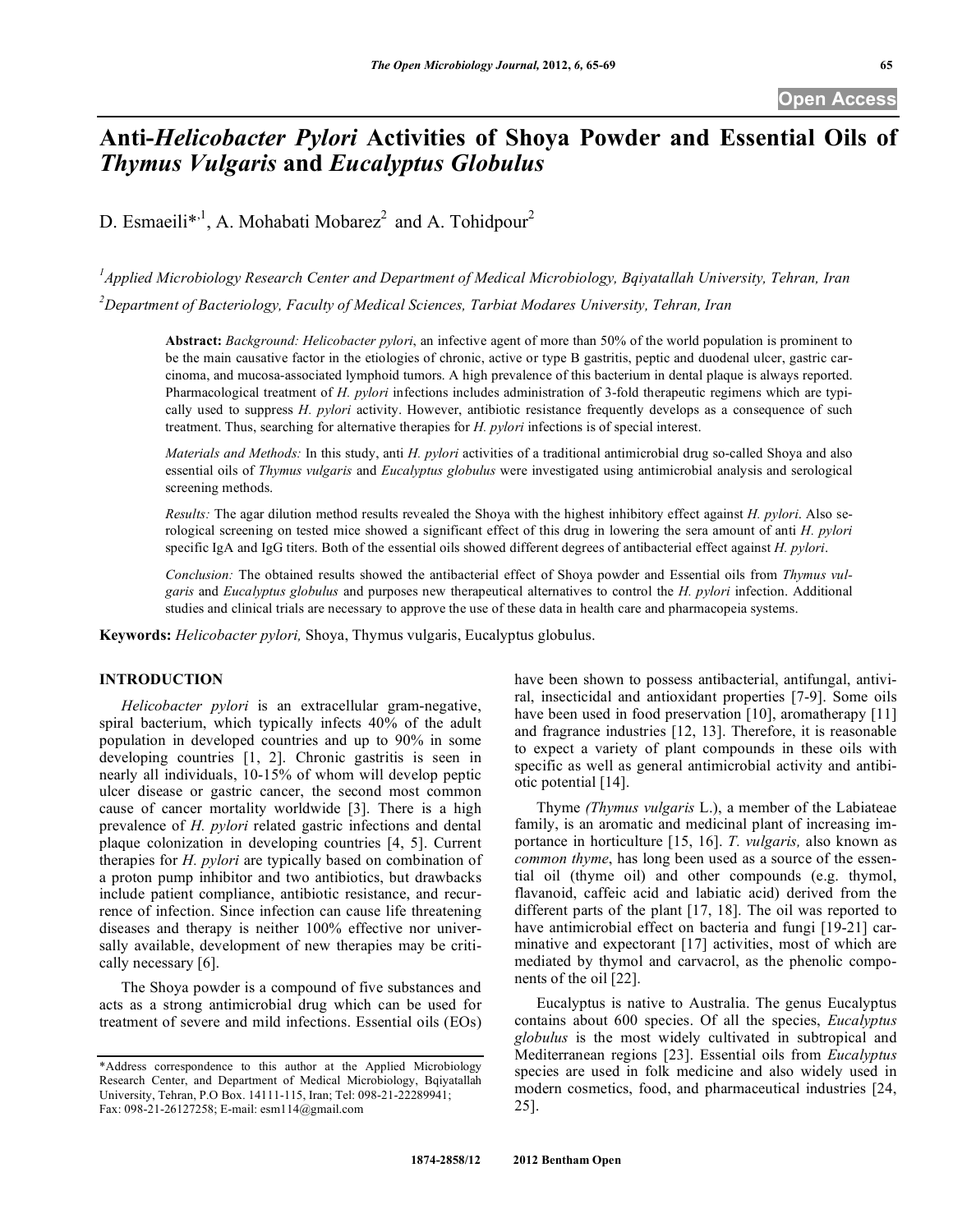#### **66** *The Open Microbiology Journal, 2012, Volume 6 Esmaeili et al.*

The present study was aimed to investigate the anti *H. pylori* activities of Shoya and also essential oils of *Thymus vulgaris* and *Eucalyptus globulus*.

## **Preparation of Shoya Powder and Essential Oils**

The Shoya powder suspensions were prepared in 6 dilutions  $(10^{-1} - 10^{-6}$  mg/ ml) using distilled water as the solvent. The herbs of *T. vulgaris* (garden Thyme) and the leaves of *E. globulus* collected and harvested at full flowering state and were authenticated by Dr. R. Omidbaigi, (Professor of botany at the college of agriculture, Tarbiat Modares University, Tehran, Iran). To isolate the oils, the collected materials of every treatment (90g three times) were subjected to hydrodistillation using a Clevenger type apparatus for 6 hours to produce essential oil according to the method recommended by the European Pharmacia [26]. The oils were dried over anhydrous sodium sulfate and stored in sealed vials at low temperature (4°C) before analysis.

## **Bacterial Strain and Culturing**

*Helicobacter pylori* ATCC 700392 and *Helicobacter pylori* clinical isolates were cultured in brucella agar [QUE-LAB incorporations, Canada. containing: peptone, yeast extract, dextrose, sodium chloride, agar and PH of 7.5 in each liter], plus 5% (v/v) defibrinated sheep blood and  $10\%$  (v/v) fetal calf serum.

## **Antimicrobial Analysis**

The agar dilution method was used as approved by the NCCLS [27] with minor modifications: a series of two fold dilutions was prepared for each of the *Thymus* and *Eucalyptus* essential oils as the following:  $0.03\%$  (v/v),  $0.05\%$  (v/v), 0.07% (v/v) and 0.09% (v/v) in the enriched brucella agar medium. To enhance the essential oil solubility,  $0.5\%$  (v/v) of tween-20% was added into agar. The Shoya powder suspensions were prepared in serial dilutions and spread into mediums. Inoculated plates with 5µl of *H. pylori* containing about  $5 \times 10^5$  of the microorganism were incubated in a microaerophlic jar system (5%  $O_2$ , 10%  $CO_2$  and 85%  $N_2$ ) at 37°C for 72 h and then visible colonies formed on the plates were enumerated. The MIC values were defined as the lowest concentration of Shoya and EOs at which no colony of the test bacteria was detected. Finally, the agar disk diffusion method was used to assess the anti *H. pylori* activity of Shoya suspensions. 100µl of each suspension containing about  $10^8$  cells/ ml was spread on enriched brucella agar mediums. Six mm filter papers containing 10-12 µl from any of suspensions were placed on agar surface. Inoculated plates were incubated for 72 h as described above and then the inhibition zones were measured in diameters. Each test was repeated as duplicate.

# **Immunization Assay**

In order to analyze the immunological effect of Shoya powder on antibody production, a group of 20 mice showing very low titers of IgA and IgG (T0) against *H. pylori* were first challenged orally with *H. pylori* and evaluated after two weeks to analyze their specific anti *H. pylori* IgA and IgG titers (T1) in sera using a mouse anti *H. pylori* IgA and IgG serotyping kit (Roche bichemicals, Germany). These were then treated orally with the Shoya solution for two weeks and were tested for the final titers (T2) of IgA and IgG to assess the potential therapeutic and eradicative effect of Shoya powder against *H. pylori*.

#### **Analyzing Gastric Tissue**

Finally, the mice stomachs were dissected by gastrectomy and divided into longitudinal strips to assess the presence of *H. pylori* using a rapid urease broth test kit (Chemy Enzyme chemicals, Iran).

T1<sup>a</sup>: Titers of specific anti-*H. pylori* IgA and IgG in tested mice sera before challenging with *H. pylori*.  $T2^b$ ; Titers of specific anti-*H. pylori* IgA and IgG in mice sera two weeks after challenging with  $H$ . *pylori*. T3<sup>c</sup>; final titers of IgA and IgG in mice infected with *H. pylori* and treated two weeks with Shoya suspension. Antibody levels are shown as Mean  $\pm$  SD of ODR per microgram of protein units for anti *H.pylori* IgG and IgA.

## **RESULTS**

## **Antimicrobial Assay**

The MIC results for three tested compounds are shown in Tables **1** and **2** which show the antibacterial effect of Shoya powder and essential oils of T. vulgaris and E. globulus against H. pylori ATCC 700392 using agar dilution method. Shoya powder exhibited relatively a very high anti *H. pylori* activity  $(10^{-5} \text{ mg ml}^{-1})$  (Table 2). Anti *H. pylori* activity in *T. vulgaris* and *E. globulus* were 10.8 and 46.4 (µg/ml) respectively.

| H. Pylori<br>Growth | <b>Eucalyptus</b><br><b>Globules</b><br>$(\mu g/ml)$ | H. pylori<br>Growth | <b>Thymus</b><br><b>Vulgaris</b><br>$(\mu g/ml)$ |
|---------------------|------------------------------------------------------|---------------------|--------------------------------------------------|
|                     | 5.8                                                  | $\overline{+}$      | 5.4                                              |
| $^{+}$              | 11.6                                                 |                     | 10.8                                             |
| $^{+}$              | 23.2                                                 |                     | 21.2                                             |
|                     | 46.4                                                 |                     | 42.4                                             |
|                     | 92.8                                                 |                     | 84.8                                             |

# **Table 1. Antimicrobial Activity of Thymus Vulgaris and Eucalyptus Globulus Essential Oils Serial Dilutions Against H. Pylori ATCC 700392**

| Table 2. | <b>Antimicrobial Activity of Shoya Powder Suspensions</b> |
|----------|-----------------------------------------------------------|
|          | Against H. Pylori ATCC 700392                             |

| <b>Inhibition Zone</b><br>(mm) | <b>Visible Growth</b> | <b>Suspension Dilutions</b><br>(mg/ml) |
|--------------------------------|-----------------------|----------------------------------------|
| 16                             |                       | $1/10(10^{-1})$                        |
| 16                             |                       | $1/100(10^{-2})$                       |
| 15.5                           |                       | $1/1000(10^{-3})$                      |
| 15                             |                       | $1/10000(10^{-4})$                     |
| 14                             |                       | $1/100000(10^{-5})$                    |
|                                | ٠                     | $1/1000000(10^{-6})$                   |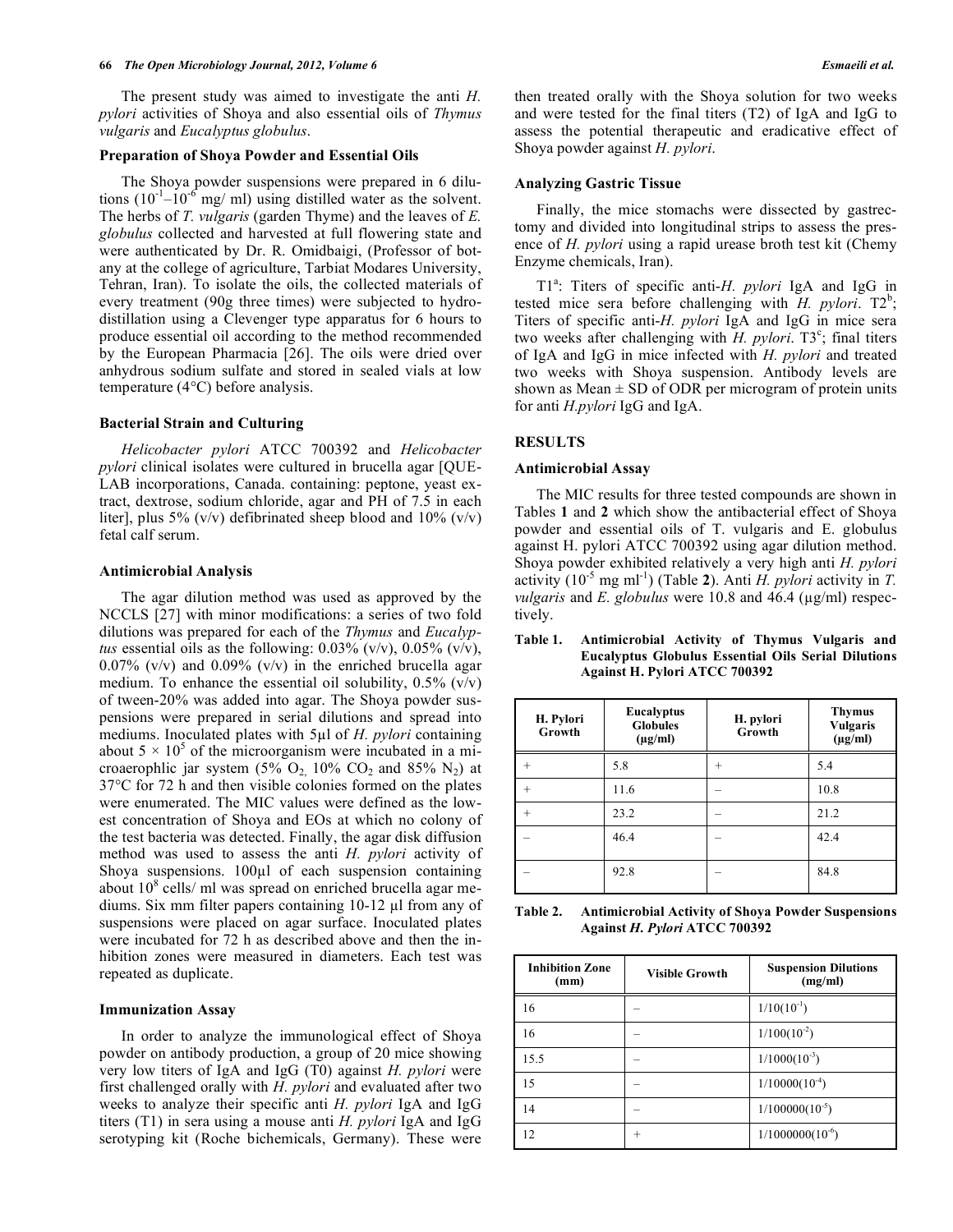#### **MATERIALS AND METHODS**

#### **Immunization Assay**

The Shoya powder suspension treatments against challenged mice could apparently reduce the specific anti *H. pylori* IgA and IgG. Table **3** shows the tested mice immunization analysis results obtained during 4 months of screening.

#### **Rapid Urease Broth Test**

This test detects *Helicobacter pylori* (*H. pylori*) by finding the presence of urease. Urease is an enzyme produced by *H. pylori*. Urease broth is a differential medium that tests the ability of an organism to produce an exoenzyme, called urease that hydrolyzes urea to ammonia and carbon dioxide. The broth contains two pH buffers, urea, a very small amount of nutrients for the bacteria, and the pH indicator phenol red. Phenol red turns yellow in an acidic environment and fuchsia in an alkaline environment. If the urea in the broth is degraded and ammonia is produced, an alkaline environment is created, and the media turns pink.

# **DISCUSSION**

There are problems with current antibacterial treatments against *H. pylori* such as multidrug resistance, high expenses, drug interventions, poor satisfaction, side effects and their impact on the normal intestinal flora [6] which together highlight the need for alternative therapeutic methods such as traditional medicine. Yuan-Chuen Wang *et al* reported anti *H. pylori* activity of *Plumbago zylanica* L. with MIC of  $0.32$  to  $1.28$  mg ml<sup>-1</sup> [28]. Cellini *et al.*, reported that the phosphate extract of garlic possesses anti *H. pylori* activity against 19 strains of *H. pylori* with MIC ranging from 2-5 mg ml<sup>-1</sup> [29]. The anti *H. pylori* activity of the methanol extract of *Myroxylon peruiferum*, a medicinal plant of Brazil was 62.5 mg ml<sup>-1</sup> [30]. The anti *H. pylori* effect of 22 micromyctes was studied against one standard strain and 11 clinical isolates of *H. pylori. Penicillium ochlochloron* and *Penicillium funiculosum* have been proven as the most active fungi against this microorganism (MIC 3.9 mg ml<sup>-1</sup>) [31]. Our findings through this research significantly indicate Shoya powder as a potential lead compound of a novel class of *H. pylori* inhibitors where it shows a very high anti *H. pylori* effect (MIC 10<sup>-6</sup>mg ml<sup>-1</sup>). More ever, it is not toxic, and is widely available as a low price traditional drug compound.

Determine the antibodies against *H. pylori* yields in a relatively simple diagnosis, especially with kits that can be used to perform this method and are now being widely and commercially available [32].

| Table 3. Serological Analysis of Variable Titers of IgA and IgG in Mice Challenged with H. Pylori and Treated with Shoya During |  |
|---------------------------------------------------------------------------------------------------------------------------------|--|
| 4 Months                                                                                                                        |  |

| $T3^{c}(\mu g/ml)$ |                | $T2^b(\mu g/ml)$ |                 | $T1^a(\mu g/ml)$           |                | <b>Tested Mice</b> |
|--------------------|----------------|------------------|-----------------|----------------------------|----------------|--------------------|
| T3 <sup>c</sup>    |                | $T2^b$           |                 | $\mathrm{T1}^{\mathrm{a}}$ |                |                    |
| IgG                | IgA            | IgG              | IgA             | <b>IgG</b>                 | IgA            |                    |
| $4\pm 0.23$        | $5 \pm 0.27$   | $21 \pm 0.88$    | $30\pm0.12$     | $3 \pm 1.23$               | $6 + 1.34$     | $\mathbf{1}$       |
| $2 + 1.21$         | $3 \pm 1.61$   | $18+0.97$        | $27 \pm 0.39$   | $2 + 1.11$                 | $5 \pm 1.29$   | $\overline{2}$     |
| $2 + 2.13$         | $8 + 1.81$     | $7 + 2.11$       | $35\pm0.99$     | 3 ± 0.78                   | $7.5 \pm 1.2$  | 3                  |
| $2 + 1.33$         | $4 + 2.20$     | $7 + 1.21$       | $15 \pm 1.11$   | $4\pm 0.93$                | $8\pm1.02$     | $\overline{4}$     |
| $2 + 0.87$         | $3 + 1.23$     | $8 + 1.29$       | $12 \pm 1.21$   | $2 + 1.24$                 | $3.5 \pm 1.48$ | 5                  |
| $2 + 1.12$         | $3+2.48$       | $7 + 2.11$       | $13 \pm 1.43$   | $2.5 \pm 1.78$             | $4 \pm 1.11$   | 6                  |
| $2\pm 0.89$        | $3.5 \pm 1.11$ | $6 + 0.22$       | $17\pm1.65$     | $3+2.13$                   | 5 ± 1.42       | $7\phantom{.0}$    |
| $3 + 0.79$         | $9 + 7.40$     | $15 \pm 1.15$    | $45 \pm 0.34$   | $4 + 2.53$                 | $9 \pm 1.63$   | 8                  |
| $3 \pm 1.26$       | $4\pm 2.01$    | $15 \pm 1.10$    | $19 \pm 0.84$   | $5 + 2.36$                 | $6.5 \pm 12$   | 9                  |
| $2.5 \pm 2.01$     | $3.5 \pm 1.22$ | $16 \pm 1.17$    | $23.5 \pm 0.38$ | $6 + 0.79$                 | $7 \pm 1.43$   | 10                 |
| $3 \pm 0.96$       | $4 + 2.43$     | $16 \pm 2.11$    | $28.5 \pm 1.41$ | 5 ± 0.63                   | $9 \pm 2.18$   | 11                 |
| $3 + 1.24$         | $3 + 0.75$     | $17\pm1.19$      | $29 \pm 1.32$   | 3 ± 2.16                   | $4 \pm 1.21$   | 12                 |
| $3.5 \pm 1.09$     | $4 \pm 1.88$   | $11 \pm 1.32$    | $12 \pm 1.65$   | $2.5 \pm 2.32$             | ± 2.423        | 13                 |
| $2.5 \pm 2.11$     | $4 \pm 1.37$   | $12\pm0.86$      | $14 \pm 1.67$   | $2 + .94$                  | $3.5 \pm 0.89$ | 14                 |
| $2.5 \pm 1.31$     | 3 ± 2.17       | $12 \pm 1.53$    | $17 + 2.22$     | $2 + 1.37$                 | $3 \pm 0.96$   | 15                 |

T<sup>1a</sup>: Titers of specific anti-*H. pylori* IgA and IgG in tested mice sera before challenging with *H. pylori*. T2<sup>b</sup>; Titers of specific anti-*H. pylori* IgA and IgG in mice sera two weeks after challenging with *H. pylori*. T3<sup>c</sup>; final titers of IgA and IgG in mice infected with *H. pylori* and treated two weeks with Shoya suspension. Antibody levels are shown as Mean ± SD of ODR per microgram of protein units for anti *H.pylori* IgG and IgA.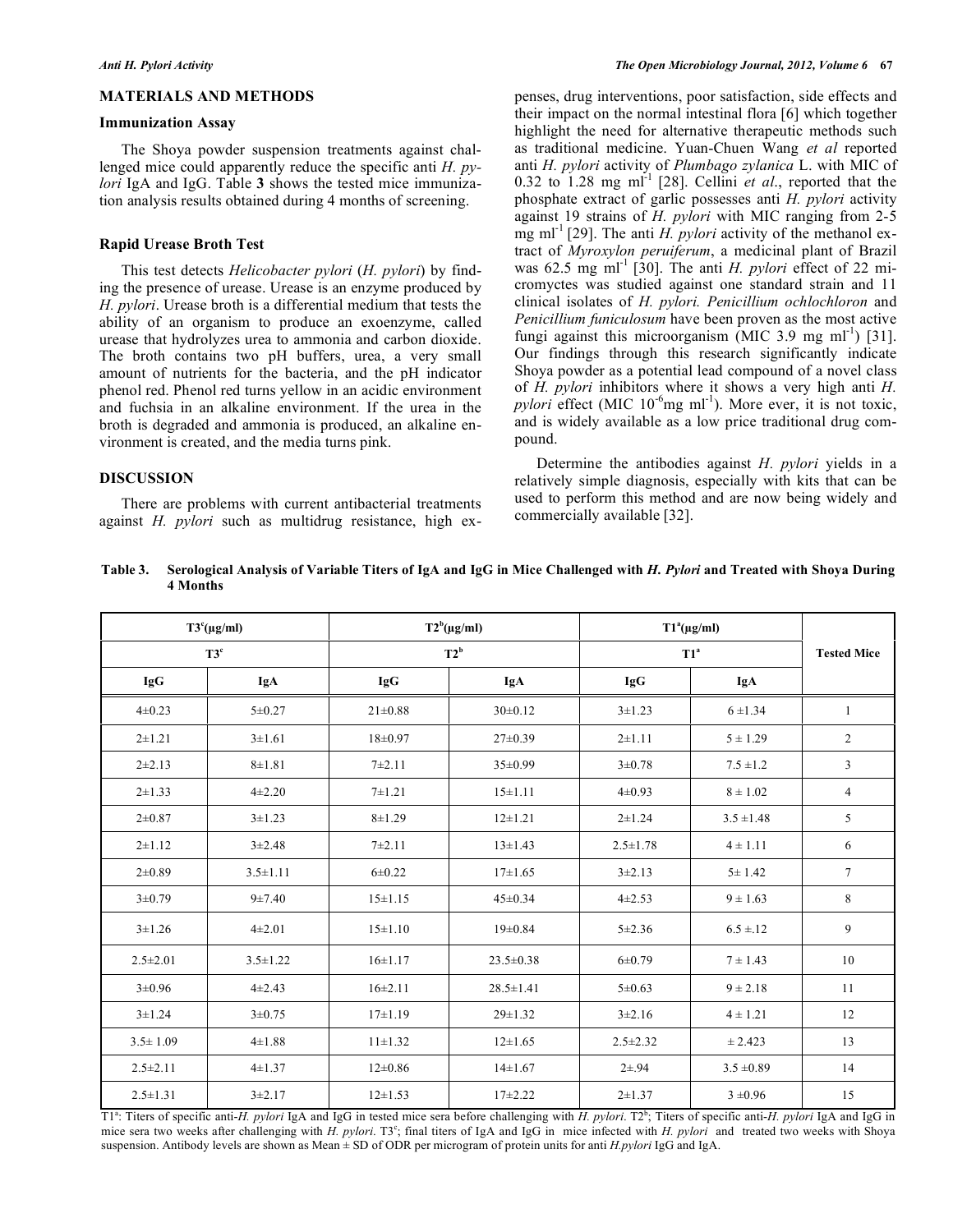Evaluating the effect of Shoya powder suspensions on specific antibody production in human and mice cases clearly resulted in a meaningful decrease in titers of specific anti *H. pylori* IgA and IgG which can be referred to the therapeutic effect of this traditional drug. Essential oils are considered as possible sources of new antimicrobial agents especially against bacterial pathogens [33]. Many studies have investigated the antibacterial activity of essential oils from *T. vulgaris* and *E. globulus* against different pathogens [34]. Their antimicrobial activity is mainly attributed to the presence of some active constituents in their EOs together with their hydrophobicity which enables them for rupturing cell membranes and intrastructures [35]. In this study, EOs of *T. vulgaris* and *E. globulus* were used to assess their antibacterial activity against *H. pylori* ATCC 700392 by inserting some minor changes to the NCCLS recommended agar dilution method that have been originally developed for analyzing the conventional antimicrobial agents activity, so it could be used to analyze plant extracts and essential oils for their antimicrobial activity [36]. The obtained results confirm that EO from *T. vulgaris* showed better inhibitory effect against *H. pylori* than EO from *E. globulus*. Previous studies performed in Pakistan [37, 38] India [39], Nigeria [40] and Venezuela [41] indicate positive correlation between oral and gastric *H. pylori* colonization. It is implicated that oral cavity may be the first colonization site which then infects the gastric mucosa.

According to difficulties for eradication of *H. pylori* Due to the disadvantages of antibacterial treatments and presence of *H. pylori* in mouth as a secondary reservoir [42] and also the obtained results of this research, it is recommended to combine the triple drug treatment regime with Shoya as a mouth washing solution or as a tooth paste ingredient or together with EOs of *T. vulgaris* and *E. globulus* in order to control the *H. pylori* presence specially for eradication of *H. pylori* in dental plaques and related diseases. Additional clinical research and trials are necessary to completely confirm the above results for medical purposes. As mentioned above, dental plaques play a critical role as important reservoirs for *H. pylori*, therefore this bacteria will be able for colonization in dental plaque and inside oral yeasts where is protected from antibacterial drugs effects. In this study using Shoya powder against *H. pylori* resulted in complete eradication of this bacterium which can be effective enough to reduce the rate of infection transmission from mouth to gastric.

## **CONFLICT OF INTEREST**

The author(s) confirm that this article content has no conflicts of interest.

## **ACKNOWLEDGEMENT**

We are so thankful of Dr. Graham (University of Washington, Seattle, Washington. Baylor College of Medicine, Houston, Texas. USA) and Dr. Kuster (the Laboratory of Gastroenterology at the ErasmusMC, Rotterdam, Netherlands) for their warmly granted helps and advices.

#### **REFERENCES**

[1] Suerbaum S, Michetti P. *Helicobacter pylori* infection. N Engl J Med 2002; 347:1175-86.

- [2] Del Giudice G, Covacci A, Telford Jl, Montecucco C, Rappuoli R. The design of vaccines against *Helicobacter pylori* and their development. Annu Rev Immunol 2001; 19: 523-63.
- [3] Peek RM Jr, Blaser MJ. *Helicobacter pylori* and gastrointestinal tract adeno- carcinomas. Nat Rev Cancer 2002; 2: 28-37.
- [4] Butt AK, Khan AA, Bedi R. *Helicobacter pylori* in dental plaque of Pakistanis. J Int Acad Periodontol 1999; 1: 78-82
- [5] Qureshi H, Ahmed W, Arain G, Syed S, Mehdi I, Alam SE. Correlation of histology, CLO, dental plaque and saliva in patients undergoing upper GI endoscopy. Am J Gastroenterol 1999; 94: 861-2.
- [6] Lucey DR, Clerici M, Shearer GM. Type 1 and Type 2 cytokine dysregulation in human infectious , neoplastic, and inflammatory disease. Clin Microbiol Rev 1996; 9:532-62.
- [7] Burt SA. Essential oils: their antibacterial properties and potential applications in foods: a review. Int J Food Microbiol 2004; 94: 223-53
- [8] Kordali S, Kotan R, Mavi A, Cakir A, Ala A, Yildirim A. Determination of the chemical composition and antioxidant activity of the essential oil of *Artemisia dracunculus* and of the antifungal and antibacterial activities of Turkish *Artemisia absinthium*, *Artemisia dracunculus*, *Artemisia santonicum*, and *Artemisia spicigera* essential oils. J Agric Food Chem 2005; 53: 9452-8.
- [9] Sylvestre M, Pichette A, Longtin A, Nagau F, Legault J. Essential oil analysis and anticancer activity of leaf essential oil of Croton flavens L. from Guadeloupe. J Ethnopharmacol 2006; 103:99-102.
- [10] Faid M, Bakhy K, Anchad M, Tantaoui-Elaraki A. Alomondpaste: Physicochemical and microbiological characterizations and preservation with sorbic acid and cinnamon. J Food Prod 1995; 58: 547- 50.
- [11] Buttner MP, Willeke K, Grinshpun SA. Sampling and analysis of airborne microorganisms. In: Hurst CJ, Knudsen GR, McInerney MJ, Stetzenbach LD, Walter MV, Eds. Manual of Environmental Microbiology. Washington, DC: ASM Press 1996; pp. 629-40.
- [12] Van de Braak SAAJ, Leijten GCJJ. Essential oils and oleoresins: A survey in the netherlands and other major markets in the european union. Rotterdam: CBI, Centre for the Promotion of Imports from Developing Countries, 1999; p. 116.
- [13] Milhau G, Valentin A, Benoit F, *et al*. In vitro antimicrobial activity of eight essential oils. J Essent Oil Res 1997, 9: 329-33.
- [14] Darokar MP, Mathur A, Dwivedi S, Bhalla R, Khanuja SPS, Kumar S. Detection of antibacterial activity in the floral petals of some higher plants. Curr Sci 1998; 75:187.
- [15] Inouye S, Abe S, Yamaguchi H, Asakura M. Comparative study of antimicrobial and cytotoxic effects of selected essential oils by gaseous and solution contacts. Int J Aromather 2003; 13: 33-41.
- [16] Kurita N, Miyaji M, Kurane V, Takahara Y, Ichimura K. Antifungal activity and molecular orbital energies of aldehyde compounds fom oils of higher plants. Agric Biol Chem 1979; 43: 2365-71.
- [17] Leung AY, Foster S. Encyclopedia of common natural ingredients used in food, drugs, and cosmetics. New York: John Wiley & Sons 1996; pp. 222-4.
- [18] Al-Shuneigat J, Cox SD, Markham JL. Effects of a topical essential oil-containing formulation on biofilm-forming coagulase-negative staphylococci. Lett Appl Microbiol 2005, 41: 52-5.
- [19] De Bouchberg MS, Allegrini J, Bessiere C, Attisto M, Passet J, Granger R. Properties microbiologiques de bciles essentielles de chimotypes de Thymus vulgaris Linnaeus. Rivista Italiana Essenza Profumi Piante Officinai Aromi Sapingi Cosmetici 1976; 58: 527- 36.
- [20] Horne D, Holm M, Oberg C, Chao S, Young PG. Antimicrobial effects of essential oils on *Streptococcus pneumonia*. J Essent Oil Res 2001; 13: 387-92
- [21] Chao SC, Young DG, Oberg C. Screening for inhibitory activity of essential oils on selected bacteria, fungi and viruses. J Essent Oil Res 2000;12 : 639-49.
- [22] Meister A, Bernhardt G, Christoffel V, Buschauer A. Antispasmodic activity of *Thymus vulgaris* extract on the isolated guineapig trachea: discrimination between drug and ethanol effects. Planta Med 1999 65: 512-6.
- [23] Gray AM, Flatt PR. Anti-hyperglycemic actions of Eucalyptus globulus (eucalyptus) are associated with pancreatic and extrapancreatic effects in mice. J Nutr 1998; 128: 2319-23.
- [24] Gomes-Carneiro, Felzenszwalb MR, Paumgartten I. Mutagenicity testing (+/−)-camphor, 1, 8-cineole, citral, citronellal, (−)- menthol and terpineol with the Salmonella/microsome assay. Mutat Res 1998; 416: 129-36.